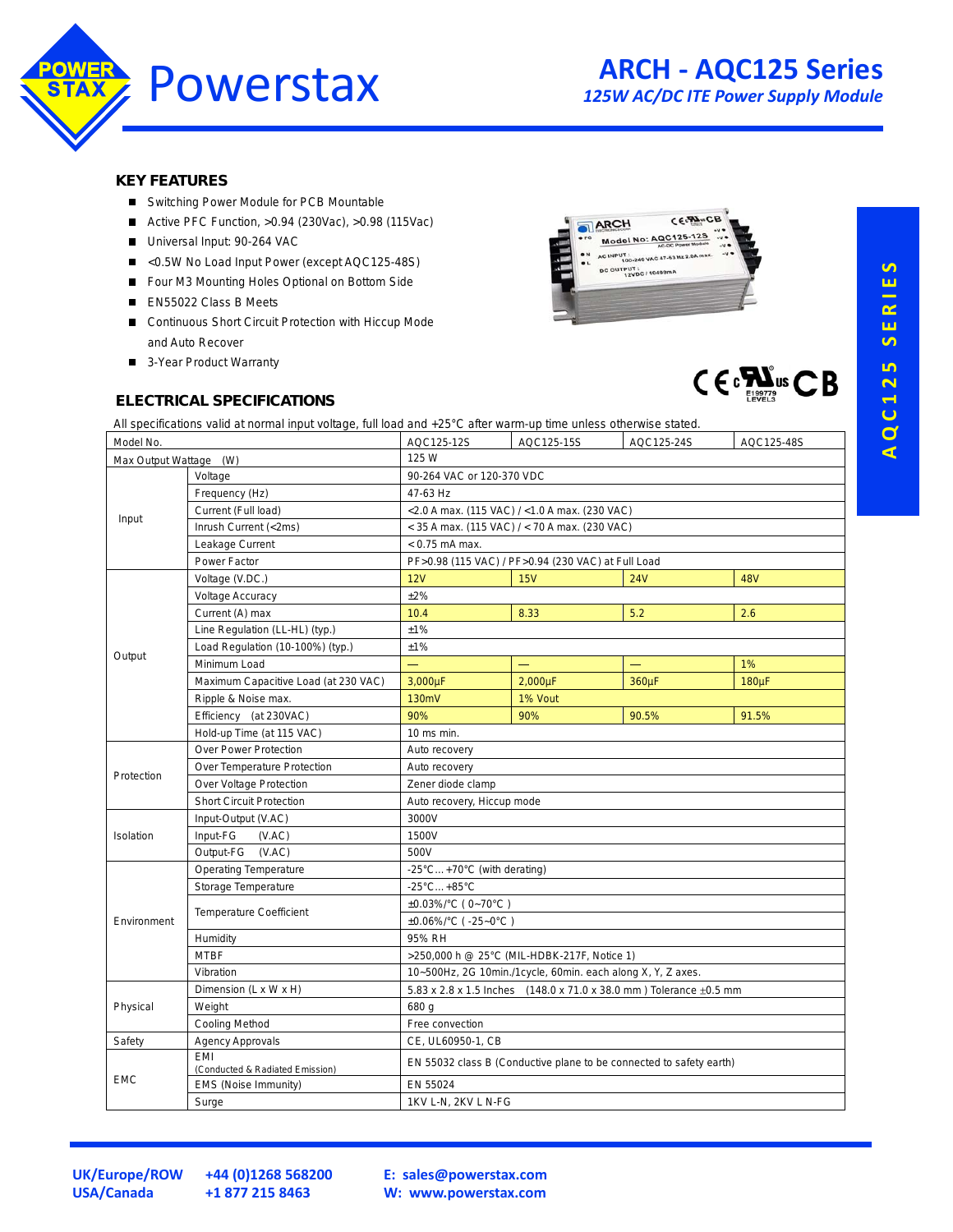

### **NOTE**

- 1. Ripple & Noise are measured at 20MHz of bandwidth with 0.1uF & 47uF parallel capacitor.
- 2. Hold-up Time measured at 90% Vout.
- 3. It's recommended to add Varistor 14S471K at L / N input side in parallel.
- 4. Please refer to our PDF file "AC-DC Application" on our website: www.archcorp.com.tw

### **MECHANICAL DIMENSION ( Top View )**



**UK/Europe/ROW +44 (0)1268 568200 USA/Canada +1 877 215 8463**

**E: [sales@powerstax.com](mailto:sales%40powerstax.com?subject=AQC125) W: [www.powerstax.com](http://www.powerstax.com)**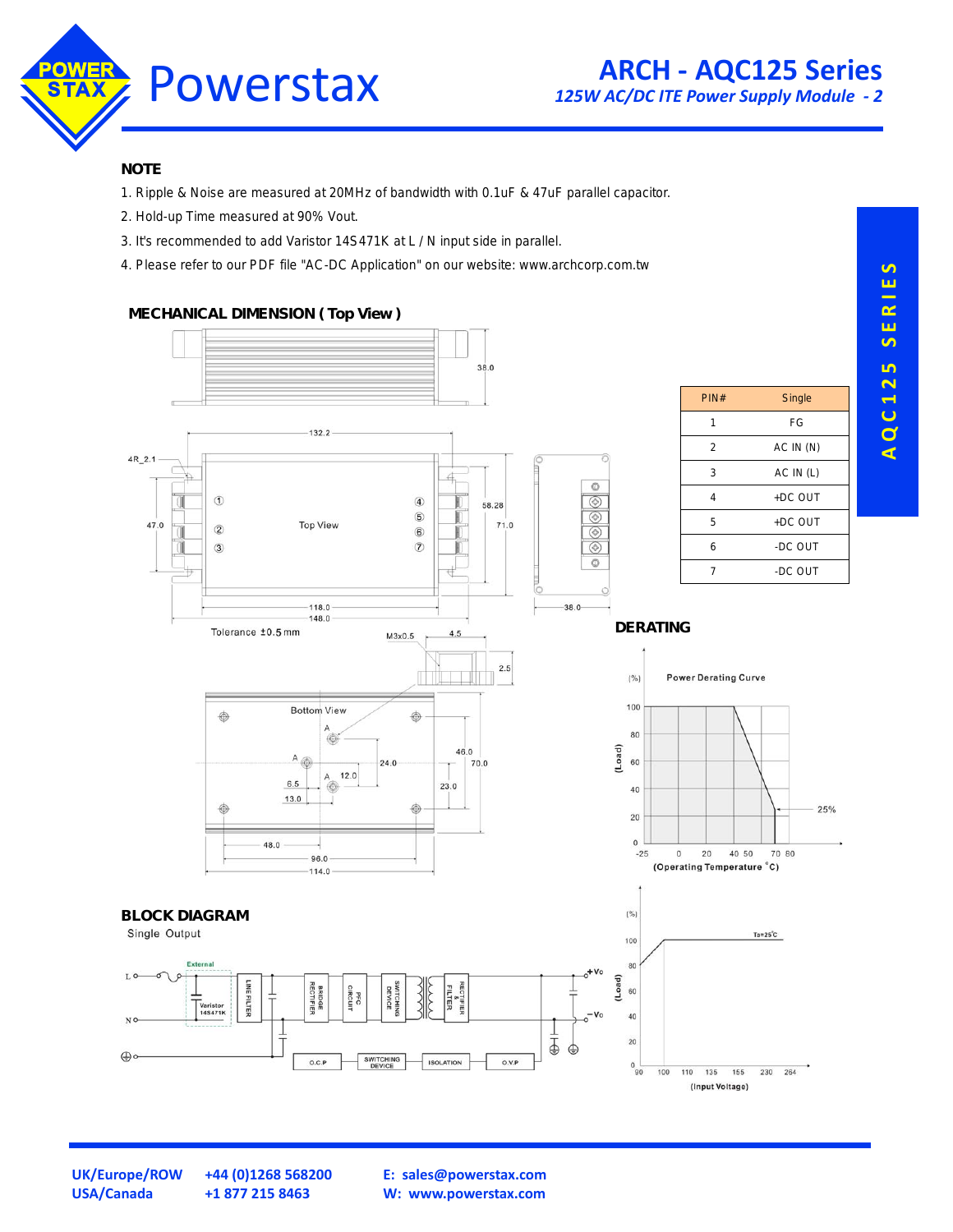

## **EFFICIENCY VERSUS LOAD**





AQC125 SERIES **A Q C 1 2 5 S E R I E S**

**USA/Canada +1 877 215 8463**

**UK/Europe/ROW +44 (0)1268 568200**

**E: [sales@powerstax.com](mailto:sales%40powerstax.com?subject=AQC125) W: [www.powerstax.com](http://www.powerstax.com)**